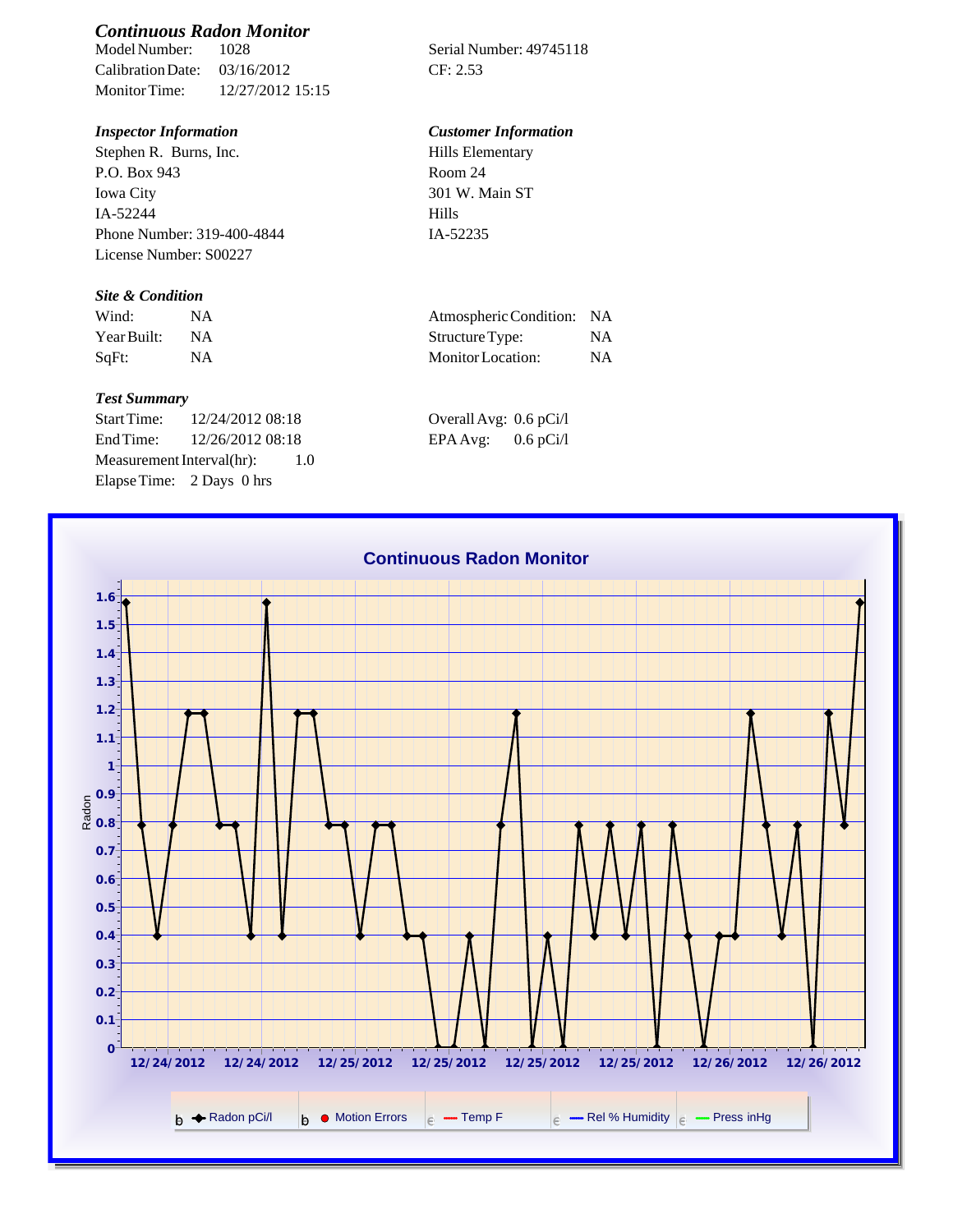|             | ******* 12/24/2012 ******* |              |
|-------------|----------------------------|--------------|
| Time        | <b>Counts</b>              | <b>Flags</b> |
|             | pCi/l                      |              |
| 09:18       | 1.6                        |              |
| 10:18       | 0.8                        |              |
| 11:18       | 0.4                        |              |
| 12:18       | 0.8                        |              |
| 13:18       | 1.2                        |              |
| 14:18       | 1.2                        |              |
| 15:18       | 0.8                        |              |
| 16:18       | 0.8                        |              |
| 17:18       | 0.4                        |              |
| 18:18       | 1.6                        |              |
| 19:18       | 0.4                        |              |
| 20:18       | 1.2                        |              |
| 21:18       | 1.2                        |              |
| 22:18       | 0.8                        |              |
| 23:18       | 0.8                        |              |
|             |                            |              |
|             | ******* 12/25/2012 ******* |              |
| <b>Time</b> | Counts                     | <b>Flags</b> |
|             | pCi/l                      |              |
| 00:18       | 0.4                        |              |
| 01:18       | 0.8                        |              |
| 02:18       | 0.8                        |              |
| ∩3∙18       | ሰ 4                        |              |

|       | pCi/l |
|-------|-------|
| 00:18 | 0.4   |
| 01:18 | 0.8   |
| 02:18 | 0.8   |
| 03:18 | 0.4   |
| 04:18 | 0.4   |
| 05:18 | 0.0   |
| 06:18 | 0.0   |
| 07:18 | 0.4   |
| 08:18 | 0.0   |
| 09:18 | 0.8   |
| 10:18 | 1.2   |
| 11:18 | 0.0   |
| 12:18 | 0.4   |
| 13:18 | 0.0   |
| 14:18 | 0.8   |
| 15:18 | 0.4   |
| 16:18 | 0.8   |
| 17:18 | 0.4   |
| 18:18 | 0.8   |
| 19:18 | 0.0   |
| 20:18 | 0.8   |
| 21:18 | 0.4   |
| 22:18 | 0.0   |
| 23:18 | 0.4   |
|       |       |

## **\*\*\*\*\*\*\* 12/26/2012 \*\*\*\*\*\*\***

| Time  | <b>Counts</b> | <b>Flags</b> |
|-------|---------------|--------------|
|       | pCi/l         |              |
| 00:18 | 0.4           |              |